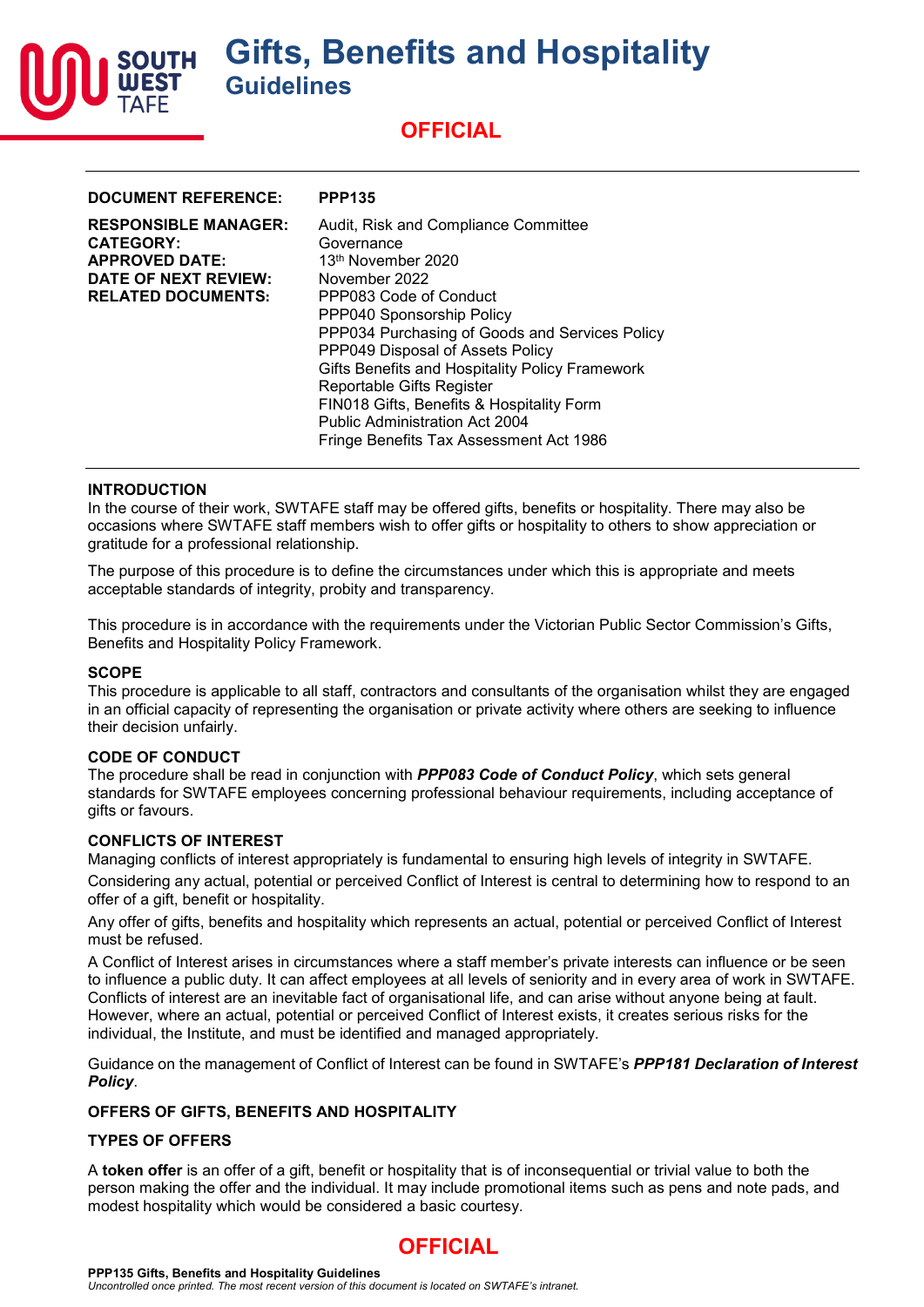A **non-token offer** is an offer of a gift, benefit or hospitality that is, or may be perceived to be by the recipient, the person making the offer or by the wider community, of more than inconsequential value. All offers worth more than \$50 are non-token offers and must be recorded on a gift, benefit and hospitality register (except for specific offers received by a person employed in a Victorian Government school, as defined under 'token offer').

A **Ceremonial Gift** is an official gift from one organisation to another organisation. Ceremonial gifts are provided as part of the culture and practices of communities and government, within Australia or internationally. Ceremonial gifts are the property of SWTAFE, irrespective of value, and are to be accepted by Personnel on behalf of and Transferred SWTAFE. The receipt of Ceremonial Gifts must be declared.

A **Gift of Appreciation** is an offer from or on behalf of a parent, carer or student(s) made to members of the Teaching Service (only), intended to express appreciation of the teacher's contribution to the education of a student or students. Where the estimated value is \$50 or less, the Gift of Appreciation is considered Token and does not need to be declared. A gift with an estimated or actual value above \$50 is considered Non-Token and must be declared. For further information see Gifts of Appreciation below.

## **ACCEPTING GIFTS, BENEFITS & HOSPITALITY**

## **TOKEN OFFERS**

Whilst the primary determinant of a token offer is that it would not be reasonably perceived within or outside the organisation as influencing an individual raising an actual, potential or perceived conflict of interest, it cannot be worth more than \$50. If token offers are made often by the same person or organisation, the cumulative value of the offers, or the perception that they may influence the recipient, may result in the offers becoming non-token.

Individuals may accept token offers of gifts, benefits and hospitality without approval or declaring the offer on the organisation's gift register.

Individuals are to refuse all offers (excluding token hospitality, such as sandwiches over a lunchtime meeting): • made by a current or prospective supplier;

• made during a procurement or tender process by a person or organisation involved in the process

### **Gifts of Appreciation**

Gifts of Appreciation may be provided by an individual or group of students, parents or carers. It is the total value of the offer rather than the individual contribution by each donor that determines if the offer is Non-Token.

Gifts or benefits offered to a member of the Teaching Department by other members of the community (e.g. community groups, businesses) are not Gifts of Appreciation and are subject to the standard Token offer threshold of \$50.

Gifts received by a member of the Teaching Service that are valued above \$50 are Non-Token gifts. Personnel must declare and seek approval to retain Non-Token gifts in accordance with section 7.2.

## **NON-TOKEN OFFERS**

Individuals should consider the GIFT test at **Table 4** and the requirements below to help respond to a non-token offer.

## *Accepting*

The retention by Recipients of Non-Token offers is not prohibited under this procedure. An offer that has a legitimate business benefit can be accepted. However, all Personnel are encouraged to adopt a 'Thanks is Enough' approach when responding to offers of gifts, benefits or hospitality.

'Thanks is Enough' is a desired standard for all SWTAFE employees when responding to offers of gifts, benefits and hospitality; ensuring impartiality in decision making with business or suppliers.

The approach means that a simple thank you is all employees need from businesses or suppliers to show their appreciation.

Factors to consider when you receive an offer:

- While the offering of gifts, benefit and hospitality, such as hampers, football tickets or invitations to corporate functions, is often a gesture of goodwill, it may give businesses and suppliers a commercial edge by encouraging Personnel to think of them first next time.
- Accepting offers can give rise to a Conflict of Interest; lead to the perception of bias among colleagues and communities; and call our objectivity and integrity into doubt.



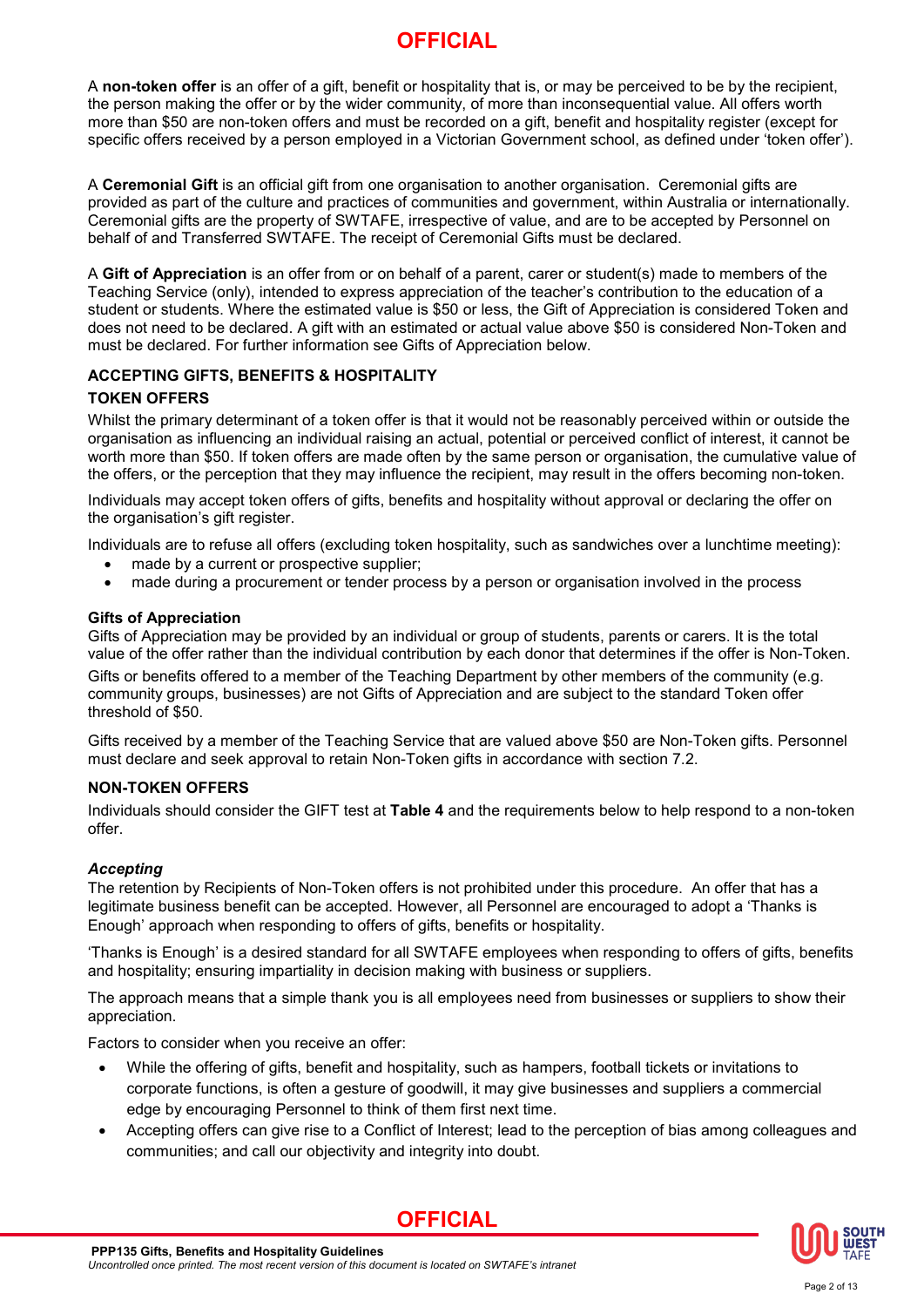To find out more about how using 'Thanks is Enough' can support the management of gifts, benefits and hospitality offers, including information to support local businesses and suppliers, see: 'Thanks is Enough' FAQs.

Gifts of Appreciation to members of the Teaching Service are able to be retained by Recipients, subject to the approval of Authorised Delegates.

All accepted non-token offers **must** be approved in writing by the individual's manager or relevant Executive Manager

All accepted non-token offers **must** be approved in writing by the individual's manager or relevant Executive Manager recorded in the gifts register and be consistent with the following requirements:

- it does not raise an actual, potential or perceived conflict of interest or have the potential to bring the individual, the organisation or the public sector into disrepute and
- there is a legitimate business reason for acceptance. It is offered in the course of the individual's official duties, relates to the individual's responsibilities and has a benefit to the organisation public sector or the State.

## *Refusing*

Individuals are to refuse non-token offers:

- likely to influence them, or be perceived to influence them, in the course of their duties or raise an actual, potential or perceived conflict of interest;
- by a person or organisation about which they will likely make a decision (also applies to processes involving grants, sponsorship, regulation, enforcement or licensing);
- likely to be a bribe or inducement to make a decision or act in a particular way;
- that extend to their relatives or friends;
- with no legitimate business benefit;
- of money, or used in a similar way to money, or something easily converted to money;
- where, in relation to hospitality and events, the organisation will already be sufficiently represented to meet its business needs
- where acceptance could be perceived as endorsement of a product or service, or acceptance would unfairly advantage the sponsor in future procurement decisions;
- made by a person or organisation with a primary purpose to lobby Ministers, Members of Parliament or public sector agencies; and
- made in secret.

If an individual considers they have been offered a bribe or inducement, the offer must be reported to their relevant manager and the organisation's Executive Manager, Corporate Services and/or CEO (who should report any criminal or corrupt conduct to Victoria Police or the Independent Broad-based Anti-corruption Commission).

## **DECLARING OFFERS**

All non-token offers, whether accepted or declined, must be recorded in the organisation's gifts register. The reason for accepting the non-token offer must be recorded in the register and provide sufficient detail to link the acceptance to the organisation's work functions and benefit to the organisation, public sector or State.

Token and Non-token offers deemed to have a retail value in excess of \$150 will be referred to the relevant Executive Management for subsequent action.

Where a token or non-token offer has been received by the CEO that exceeds \$50 it will be referred to the Board Chair for authorisation.

Some non-token offers may incur FBT and this will be applied in accordance with the Fringe Benefits Tax Assessment Act 1986.

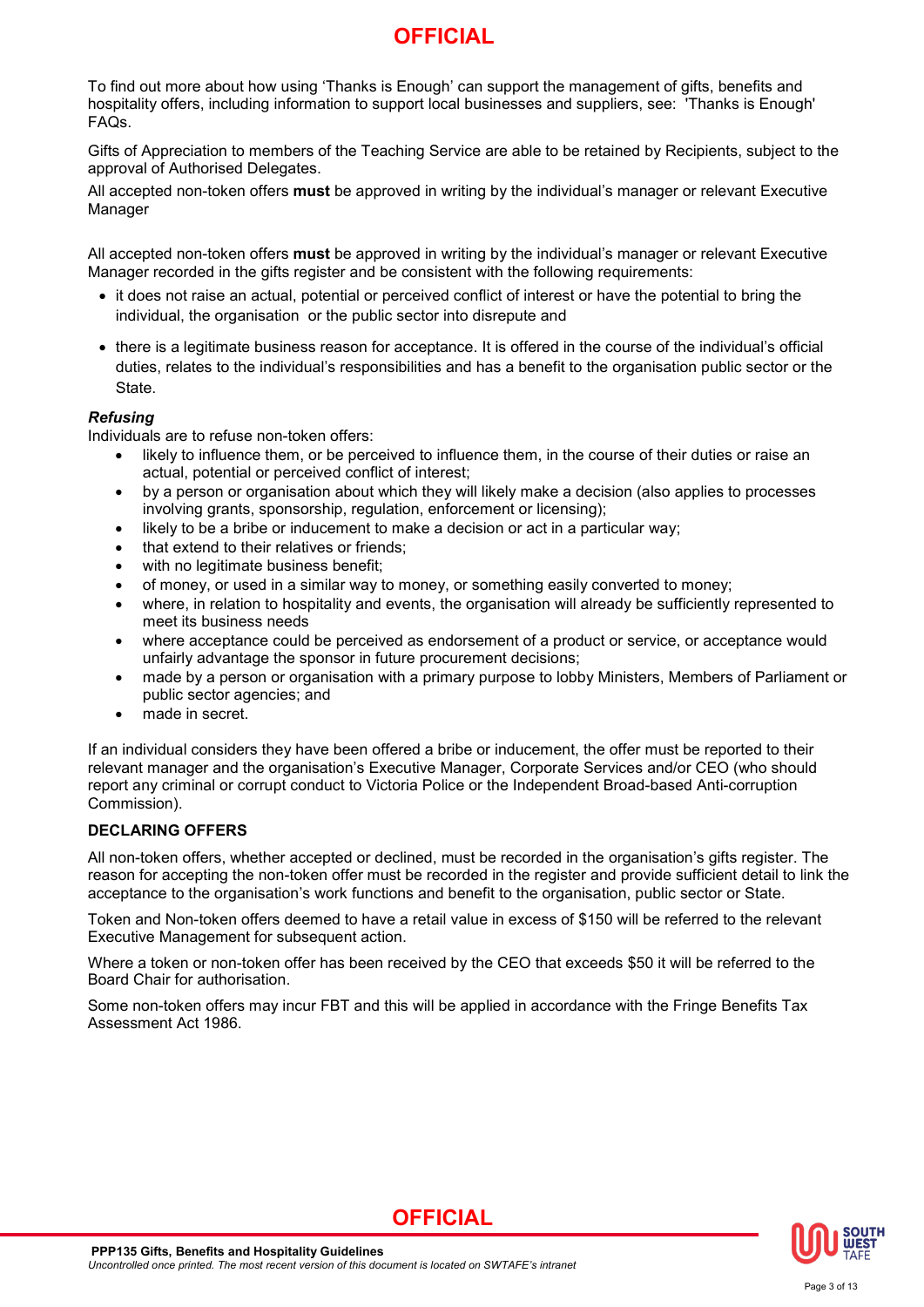## **Gift Test**

The GIFT test is a good reminder of what to think about when deciding whether to accept or decline a non-token gift, benefit or hospitality. Take the GIFT test and when in doubt, ask your manager.

## **Table 4. GIFT Test**

|        | Giver            | Who is providing the gift, benefit or hospitality and what is their<br>relationship to me?                                                                                                |
|--------|------------------|-------------------------------------------------------------------------------------------------------------------------------------------------------------------------------------------|
| G      |                  | Does my role require me to select contractors, award grants, regulate<br>industries or determine government policies? Could the person or<br>organisation benefit from a decision I make? |
|        | <b>Influence</b> | Are they seeking to influence my decisions or actions?                                                                                                                                    |
|        |                  | Has the gift, benefit or hospitality been offered to me publicly or<br>privately?                                                                                                         |
|        |                  | Is it a courtesy, a token of appreciation or highly valuable?                                                                                                                             |
|        |                  | Does its timing coincide with a decision I am about to make?                                                                                                                              |
| F      | Favour           | Are they seeking a favour in return for the gift, benefit or<br>hospitality?                                                                                                              |
|        |                  | Has the gift, benefit or hospitality been offered honestly?                                                                                                                               |
|        |                  | Has the person or organisation made several offers over the last 12<br>months?                                                                                                            |
|        |                  | Would accepting it create an obligation to return a favour?                                                                                                                               |
| $\top$ | Trust            | Would accepting the gift, benefit or hospitality diminish public<br>trust?                                                                                                                |
|        |                  | How would I feel if the gift, benefit or hospitality became public<br>knowledge?                                                                                                          |
|        |                  | What would my colleagues, family, friends or associates think?                                                                                                                            |

## **APPROVAL**

## **Authorised Delegates**

Under this procedure, nominated Personnel fulfil the responsibilities of Authorised Delegates.

Authorised Delegates are responsible for considering and approving or declining Recipient's acceptance decisions.

In approving a Recipient's proposed acceptance decision, the Authorised Delegate is confirming that the offer:

- will provide a Legitimate Business Benefit to SWTAFE
- does not raise a Conflict of Interest
- will not bring the Recipient, SWTAFE, or the Public Sector into disrepute
- complies with this procedure and policy.

## **Table 5: Authorised Delegates**

| <b>Offer Recipient</b>   | <b>Authorised Delegate</b> |                                      |  |
|--------------------------|----------------------------|--------------------------------------|--|
|                          | \$50 ><br>\$150            | Relevant Manager                     |  |
| <b>SWTAFE Employee</b>   | > \$150                    | <b>Relevant Executive</b><br>Manager |  |
| Manager                  | > \$50                     | <b>Relevant Executive</b><br>Manager |  |
| <b>Executive Manager</b> | > \$50                     | CEO                                  |  |
| CEO                      | > \$50                     | <b>Board Chair</b>                   |  |
| <b>Board Member</b>      | > \$50                     | <b>Board Chair</b>                   |  |
| OFFICIAL                 |                            |                                      |  |

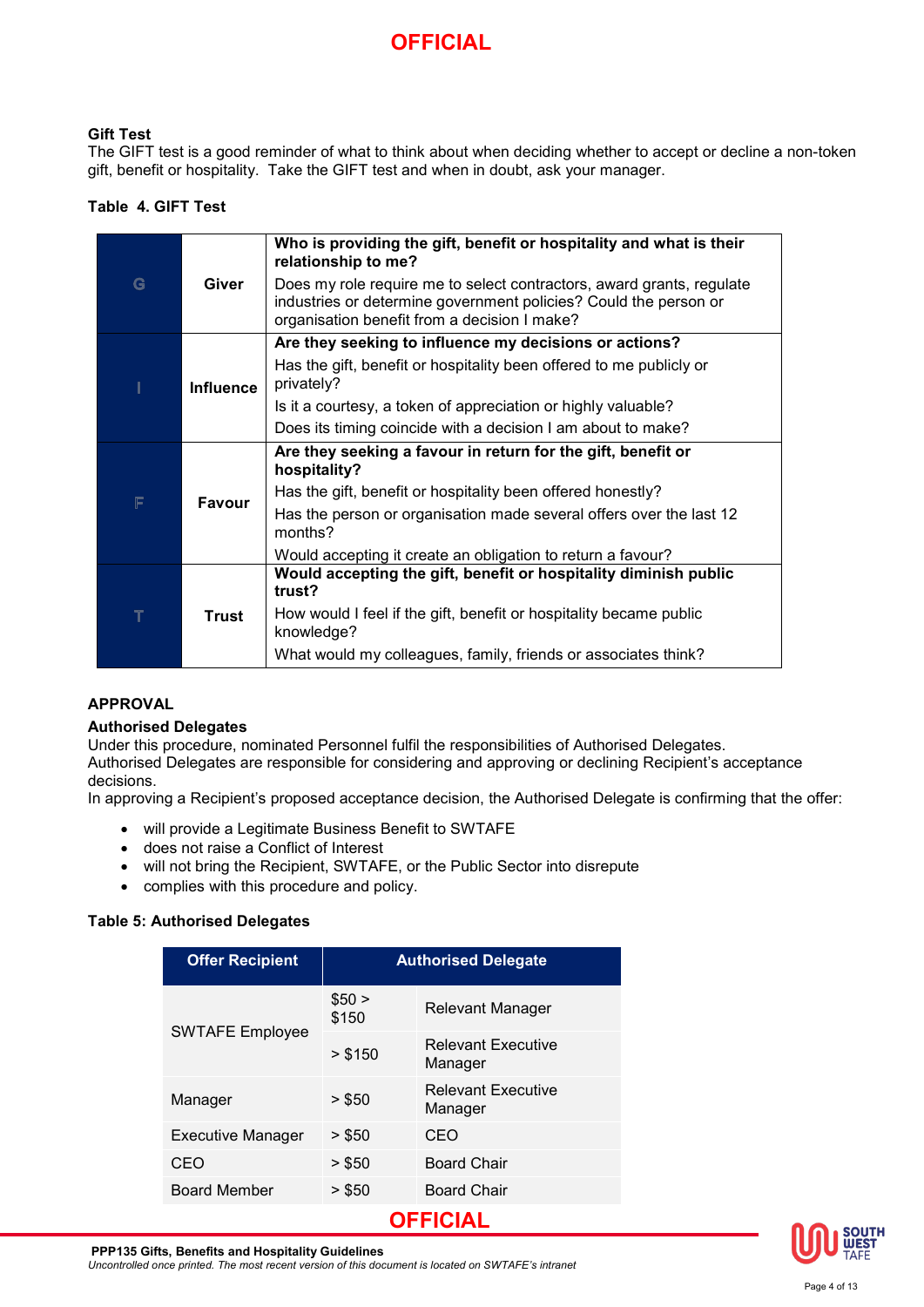Authorised Delegates must review all declared Non-Token offers, and make an approval decision within 10 Days for Non-Token offers proposed to be accepted, and where possible prior to acceptance.

Where there is less than 10 days before an offer event date, Authorised Delegates must make reasonable efforts to provide an approval decision prior to the event date.

### **PROVIDING GIFTS AND HOSPITALITY**

The giving of gifts or floral tributes is appropriate:

- for public relations or as a goodwill presentation to significant visitors
- as a substitute for payment for guest speakers, donors, etc
- on special occasions for staff (these are: retirement or resignation, weddings, death of a partner or child, serious illness)
- as sponsorship for events supported by the organisation
- In exceptional circumstances, floral tributes may also be requested for occasions or accidents outside of this procedure.

When deciding whether to provide gifts, benefits or hospitality or the type of gift, benefit or hospitality to provide, individuals must ensure:

- any gift, benefit or hospitality is provided for a business reason in that it furthers the conduct of official business or other legitimate organisational goals, or promotes and supports government policy objectives and priorities;
- that any costs are proportionate to the benefits obtained for the State, and would be considered reasonable in terms of community expectations (the 'HOST' test at **Table 5** is a good reminder of what to think about in making this assessment); and
- it does not raise an actual, potential or perceived conflict of interest.

#### **Table 6. HOST Test**

| H       | <b>Hospitality</b> | To whom is the gift or hospitality being provided?<br>Will recipients be external business partners, or individuals of the host<br>organisation?                                                                                                                                                                                                            |
|---------|--------------------|-------------------------------------------------------------------------------------------------------------------------------------------------------------------------------------------------------------------------------------------------------------------------------------------------------------------------------------------------------------|
| $\circ$ | <b>Objectives</b>  | For what purpose will hospitality be provided?<br>Is the hospitality being provided to further the conduct of official<br>business? Will it promote and support government policy objectives and<br>priorities? Will it contribute to staff wellbeing and workplace satisfaction?                                                                           |
| S       | Spend              | Will public funds be spent?<br>What type of hospitality will be provided? Will it be modest or expensive,<br>and will alcohol be provided as a courtesy or an indulgence? Will the<br>costs incurred be proportionate to the benefits obtained?                                                                                                             |
|         | <b>Trust</b>       | Will public trust be enhanced or diminished?<br>Could you publicly explain the rationale for providing the gift or<br>hospitality? Will the event be conducted in a manner which upholds the<br>reputation of the public sector? Have records in relation to the gift or<br>hospitality been kept in accordance with reporting and recording<br>procedures? |

The Marketing Department maintains a range of designated organisation gifts which can be made available to departments for use as above. The cost will be charged to the department concerned. All floral tributes being sent on behalf of the organisation, and funded by the organisation, must be arranged through the Office of the Chief Executive Officer.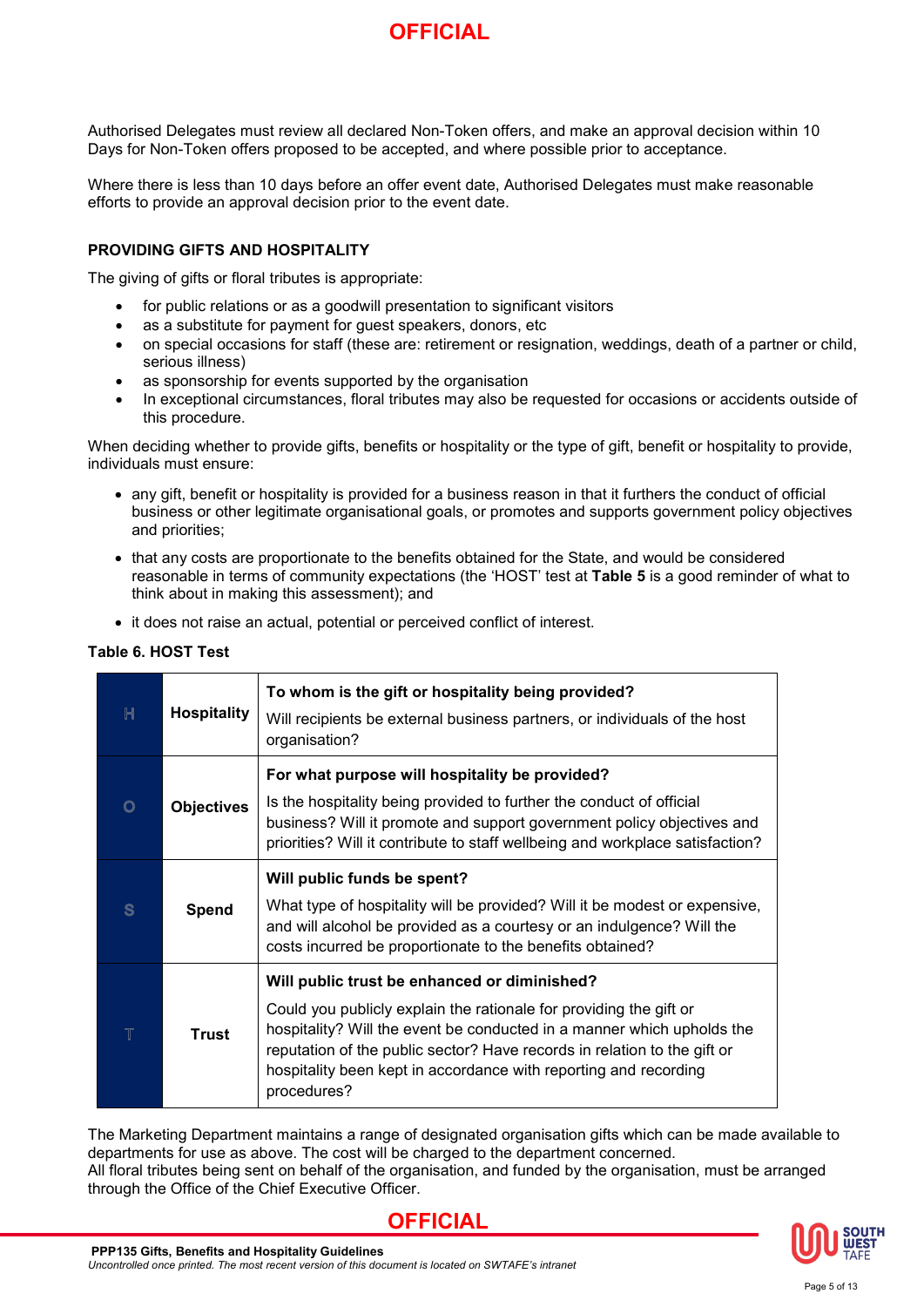### **Staff Entertainment Expenditure**

The provision of meals or other hospitality is appropriate when entertaining visitors or conducting organisation business including structured staff development activities. Other staff gatherings or social functions should not be funded by the organisation or department funds unless officially authorised in advance by the relevant Executive Manager

The costs of entertainment will be carried by the host department and will be subject to Fringe Benefits Tax (approximately 50% of costs). The staff component of entertainment may be subject to Fringe Benefits Tax in accordance with the Fringe Benefits Tax Assessment Act 1986.

#### **Organisation Branding of Social Events**

The use of the organisation's name or logo at a social or entertainment activity (such as marquees at the Races or fundraising events) must be arranged through the Manager, Brand & Strategic Marketing and in accordance with the organisation's various marketing and sponsorship quidelines.

#### **Donations and Sponsorships**

The CEO can authorise the donation of organisation funds to another individual or organisation.

Sponsorship of an event or activity must be arranged through the Manager, Student Services and in accordance with the organisation's [Sponsorship Policy.](http://10.20.1.27:81/Staff/policies/policies/docs/staff/Sponsorship_Policy.pdf)

### **REPORTING**

#### **Audit, Risk & Compliance Committee**

The Institute is required to prepare an annual report to the Audit, Risk & Compliance Committee on the administration and quality control of this procedure and policy, processes and register. These reports include an analysis of risks, repeat offers from the same source and offers from business associates and risk mitigation strategies.

### **Public Reporting**

In accordance with the requirements of the Victorian Public Sector Commission's Gifts, Benefits and Hospitality Policy Framework, a gifts, benefits and hospitality register report must be published annually on the Institute's public website, following the end of the financial year. The published register report covers the current and the previous financial year.

## **MONITORING AND COMPLIANCE**

#### **Risk Management Framework**

Responsibility for the policy and procedure compliance and monitoring is based on the Institute's Risk Management Framework in conjunction with the Institute's Fraud & Corruption Control Plan. This framework outlines the overarching ownership, accountabilities, and governance for management responsibilities within SWTAFE.

#### **Audit, Risk and Compliance Committee**

In accordance with its Terms of Reference, the Institute's Audit, Risk and Compliance Committee is responsible for the policy and procedure compliance monitoring and oversight across the Institute.

### **Compliance Attestation**

Instruction 3.4 to the *Minister for Finance's Standing Directions 2016* sets out the obligations for the Secretary's annual compliance attestation, which includes adherence to Victorian Public Sector Commission's Gifts, Benefits and Hospitality Policy Framework.

#### **Speak-Up**

SWTAFE employees can raise concerns about non-compliance by using the 'Raising Concerns by Speaking Up' suite of documents located on the staff intranet. They can seek resolution by raising concerns with their manager or manager's manager, seek advice about unprofessional conduct from People & Culture or report to SWTAFE's external Speak Up service.

- Hotline service: 1800 291 017
- Web: [www.talkintegrity.com/swtafe/](http://www.talkintegrity.com/swtafe/)

Non-compliance with this procedure may constitute a breach of:

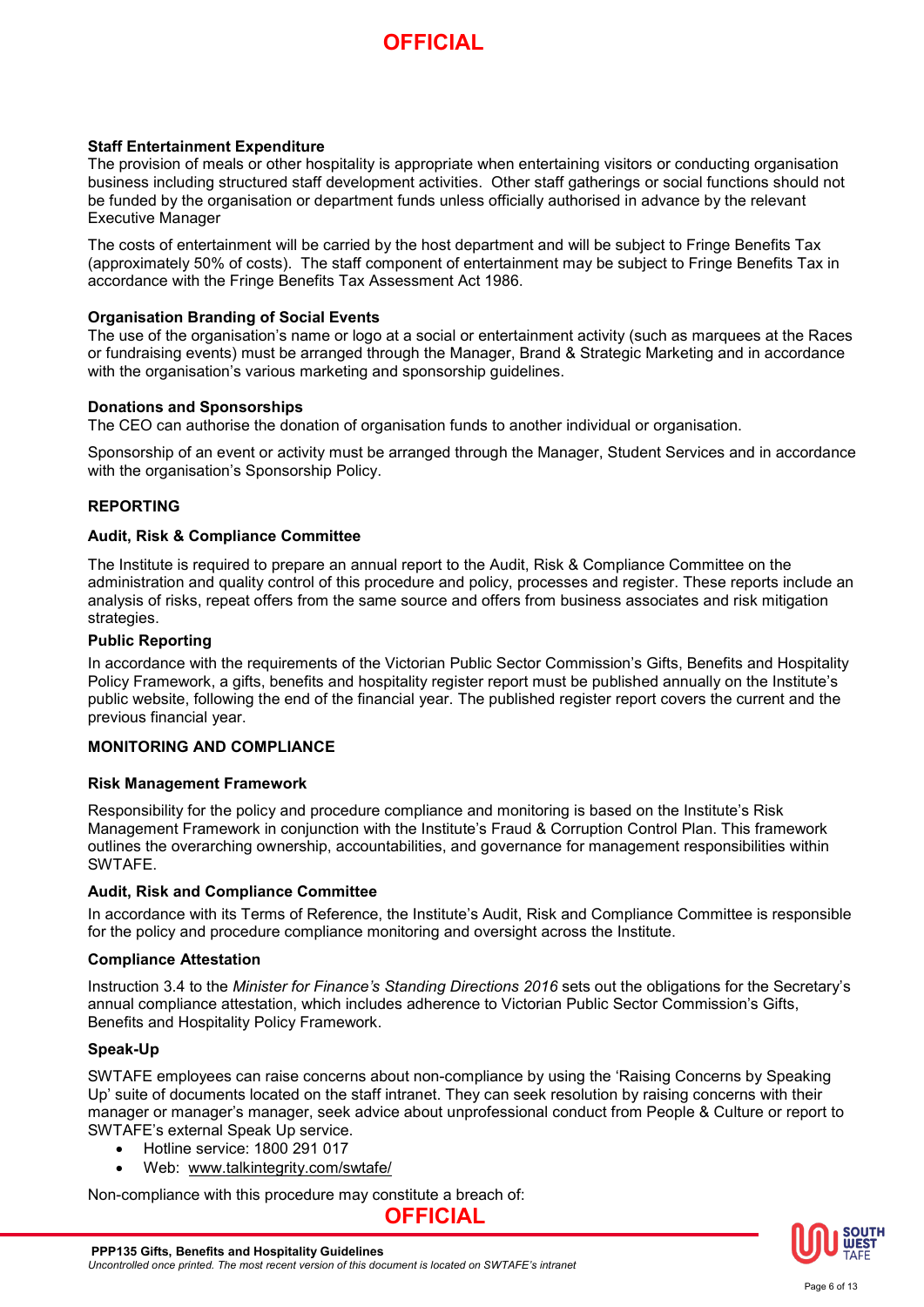- *Public Administration Act 2004* in relation to misconduct
- Directors' Code of Conduct under the *Public Administration Act 2004*
- Victorian Public Sector Code of Conduct

In the event of identified non-compliance, managers may proceed with actions in accordance with the Institute's

The People & Culture Department will report instances of potential non-compliance to Authorised Delegates, to allow them to take actions under the Unacceptable Behaviour guidelines.

Instances of non-compliance may also be reported to SWTAFE's Audit, Risk and Compliance Committee.

#### **CLARIFICATION OF THIS GUIDELINE**

Any staff member who is in doubt about the application of this procedure should seek clarification from the Executive Manager, Corporate Services.

### **DEFINITION OF TERMS**

| Asset register                               | is the register of assets held or managed by a department or public body under<br>the Financial Management Act 1994. Significant gifts accepted on behalf of the<br>public sector organisation or the State of Victoria should be recorded on the asset<br>register.                                                                                                                                                                                                                                                                                                                                                                                                                                                                                                                          |  |
|----------------------------------------------|-----------------------------------------------------------------------------------------------------------------------------------------------------------------------------------------------------------------------------------------------------------------------------------------------------------------------------------------------------------------------------------------------------------------------------------------------------------------------------------------------------------------------------------------------------------------------------------------------------------------------------------------------------------------------------------------------------------------------------------------------------------------------------------------------|--|
| Audit, Risk &<br><b>Compliance Committee</b> | responsibilities usually include assuring the adequacy of the organisation's risk<br>management framework, operational performance of business units, and integrity<br>of management reporting.                                                                                                                                                                                                                                                                                                                                                                                                                                                                                                                                                                                               |  |
| <b>Benefits</b>                              | These items include preferential treatment, privileged access, favours or other<br>advantage offered to an individual. They may include invitations to sporting,<br>cultural or social events, access to discounts and loyalty programs, and promises<br>of a new job. The value of benefits may not have definitive monetary value, but<br>as they are valued by the individual, they may be used to influence the<br>individual's behaviour.                                                                                                                                                                                                                                                                                                                                                |  |
| <b>Bribes</b>                                | are money or other inducements given or promised to employees to corruptly<br>influence the performance of their role. Bribery of a public official is an offence<br>punishable by a maximum of ten years imprisonment.                                                                                                                                                                                                                                                                                                                                                                                                                                                                                                                                                                       |  |
| <b>Business Associate</b>                    | An external individual or organisation with which SWTAFE has, or plans to,<br>establish some form of business relationship, or who may seek commercial or<br>other advantage by offering gifts, benefits or hospitality.                                                                                                                                                                                                                                                                                                                                                                                                                                                                                                                                                                      |  |
| <b>Ceremonial Gifts</b>                      | An official gift from one organisation to another organisation. Ceremonial gifts<br>are provided as part of the culture and practices of communities and<br>government, within Australia or internationally. Ceremonial gifts are usually<br>provided when conducting official business with delegates from another<br>organisation or representatives of foreign governments.<br>Ceremonial gifts are the property of the organisation, irrespective of value, and<br>are to be accepted by Personnel on behalf of and Transferred to SWTAFE, as<br>required by the Victorian Public Sector Commission's Gifts, Benefits and<br>Hospitality Policy Framework. The receipt of ceremonial gifts should be declared<br>in the Register, irrespective of value, but do not need to be published. |  |
| <b>Conflicts of Interest</b>                 |                                                                                                                                                                                                                                                                                                                                                                                                                                                                                                                                                                                                                                                                                                                                                                                               |  |
| Actual conflict of interest                  | There is a real conflict between an employee's public duties and private interests.                                                                                                                                                                                                                                                                                                                                                                                                                                                                                                                                                                                                                                                                                                           |  |
| <b>Potential conflict of</b><br>interest     | an employee has private interests that could conflict with their public duties. This<br>refers to circumstances where it is foreseeable that a conflict may arise in future<br>and steps should be taken now to mitigate that future risk.                                                                                                                                                                                                                                                                                                                                                                                                                                                                                                                                                    |  |
| <b>Perceived conflict of</b><br>interest     | the public or a third party could form the view that an employee's private interests<br>could improperly influence their decisions or actions, now or in the future.                                                                                                                                                                                                                                                                                                                                                                                                                                                                                                                                                                                                                          |  |
| <b>Declaration</b>                           | The documented disclosure of an offer and the Recipient's decision, which<br>includes all pertinent details to enable the Authorised Delegate to assess the<br>Recipient's decision.                                                                                                                                                                                                                                                                                                                                                                                                                                                                                                                                                                                                          |  |

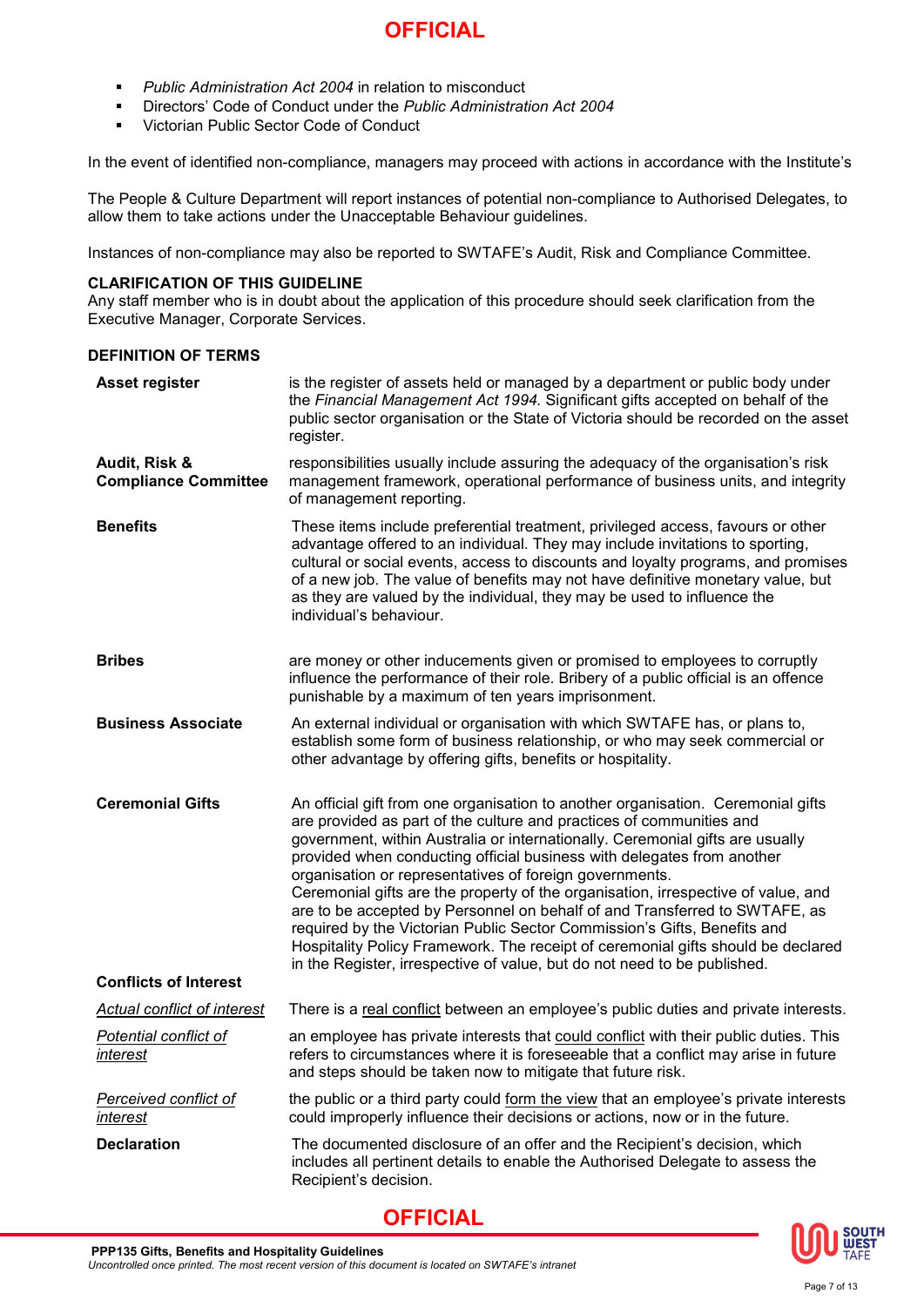| <b>Employees</b>                      | are the directors, chief executive and all other employees of a public sector<br>organisation.                                                                                                                                                                                                                                                                                                                                                                                                                                                                                                                                                                                                                                              |
|---------------------------------------|---------------------------------------------------------------------------------------------------------------------------------------------------------------------------------------------------------------------------------------------------------------------------------------------------------------------------------------------------------------------------------------------------------------------------------------------------------------------------------------------------------------------------------------------------------------------------------------------------------------------------------------------------------------------------------------------------------------------------------------------|
| Gifts                                 | are the free or heavily discounted items, intangible benefits or hospitality<br>exceeding common courtesy that are offered to employees in association with<br>their work. They may be enduring such as a work of art or consumables such as<br>a box of chocolates. They range in value from nominal to significant and may be<br>given for different reasons.                                                                                                                                                                                                                                                                                                                                                                             |
| <b>Gift of Appreciation</b>           | An offer from or on behalf of a parent, carer or student(s) made to a member(s)<br>of the Teaching Department, intended to express appreciation of the teacher's<br>contribution to the education of a student or students. Where the estimated value<br>is \$100 or less, the Gift of Appreciation is considered Token and does not need<br>to be declared. A gift with an estimated or actual value above \$100 is considered<br>Non-Token and must be declared.                                                                                                                                                                                                                                                                          |
| <b>Benefits</b>                       | are the preferential treatment, privileged access, favours or other advantage<br>offered to an employee. They include invitations to sporting, cultural or social<br>events, access to discounts and loyalty programs, and promises of a new job.<br>While their value may sometimes be difficult to quantify in dollars, they may be<br>highly valued by the intended recipient and therefore used to influence their<br>behaviour.                                                                                                                                                                                                                                                                                                        |
| <b>Hospitality</b>                    | is the friendly reception and treatment of guests. It is hospitable to offer light<br>refreshments in the course of a business meeting or as part of a conference<br>program. Hospitality can range from offers of light refreshment at a business<br>meeting to restaurant meals and sponsored travel and accommodation.                                                                                                                                                                                                                                                                                                                                                                                                                   |
| <b>Legitimate business</b><br>benefit | gifts, benefits and hospitality accepted or provided for a business purpose, in that<br>it furthers the conduct of official business or other legitimate goals of the<br>organisation, public sector or State.                                                                                                                                                                                                                                                                                                                                                                                                                                                                                                                              |
| <b>Public Official</b>                | has the same meaning as under section 4 of the Public Administration Act 2004.<br>This includes:<br>public sector employees;<br>$\bullet$<br>statutory office holders; and<br>$\bullet$<br>directors of public entities.<br>$\bullet$                                                                                                                                                                                                                                                                                                                                                                                                                                                                                                       |
| <b>Register</b>                       | The Institute-wide record of all declarable gifts, benefits and hospitality.                                                                                                                                                                                                                                                                                                                                                                                                                                                                                                                                                                                                                                                                |
| <b>Reportable gifts</b>               | are those that must be recorded, typically on a gifts declaration form and/or a<br>gifts register. At a minimum, reportable gifts include accepted gifts, benefits and<br>hospitality that exceed a nominal value. They could also include gift offers of any<br>value, whether they are accepted or not. The gifts may have been offered to an<br>employee directly or extended to them as a guest of their partner or other close<br>relation.                                                                                                                                                                                                                                                                                            |
| <b>Token offer</b>                    | is an offer of a gift, benefit or hospitality that is offered as a courtesy or is of<br>inconsequential or trivial value to both the person making the offer and the<br>individual.                                                                                                                                                                                                                                                                                                                                                                                                                                                                                                                                                         |
|                                       | Whilst the primary determinant of a token offer is that it would not be reasonably<br>perceived within or outside the organisation as influencing an individual or raising<br>an actual, potential or perceived conflict of interest, it cannot be worth more than<br>\$50 (including cumulative offers from the same source over a 12 month period).<br>This does not apply to a person employed under the Education and Training<br>Reform Act 2006 in a Victorian Government school, who receives an offer from or<br>on behalf of a parent, guardian, carer or student intended to express appreciation<br>of the person's contribution to the education of a student or students, in which<br>case it cannot be worth more than \$100. |
| Non-token offer                       | is an offer of a gift, benefit or hospitality that is, or may be perceived to be by the<br>recipient, the person making the offer or by the wider community, of more than<br>inconsequential value. All offers worth more than \$50 are non-token offers and<br>must be recorded on a gift, benefit and hospitality register (except for specific                                                                                                                                                                                                                                                                                                                                                                                           |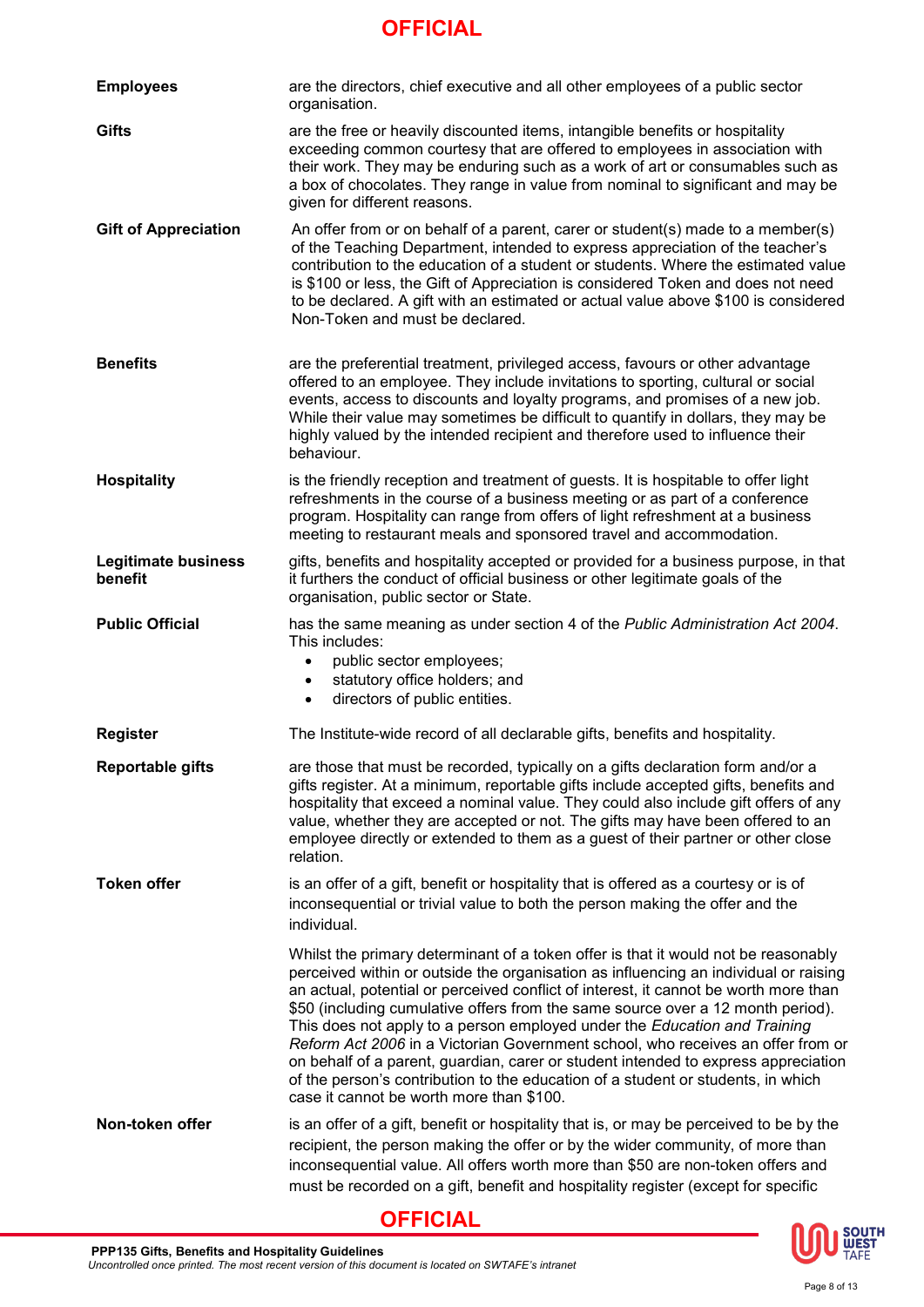offers received by a person employed in a Victorian Government school, as defined under 'token offer').

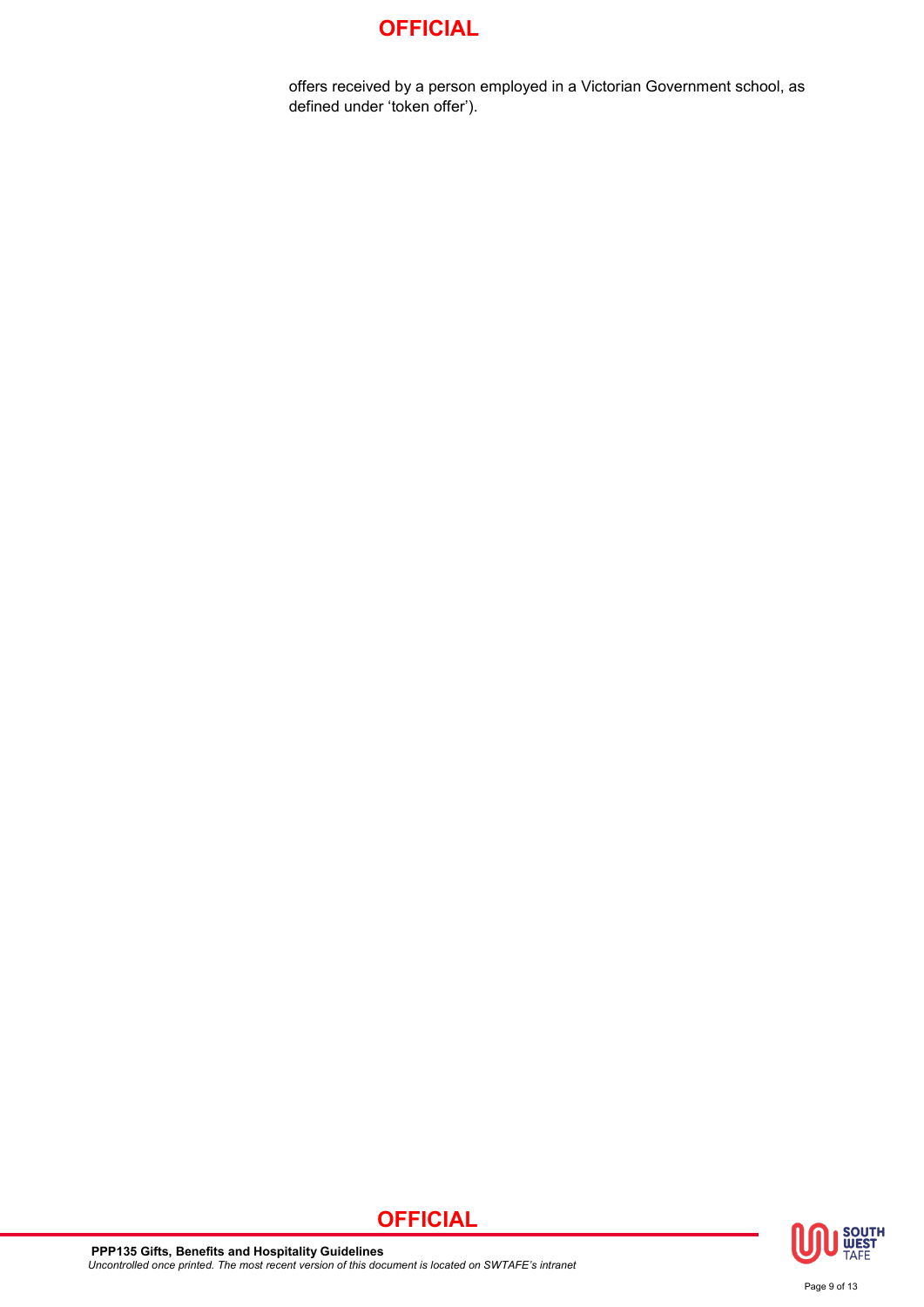



## **APPENDIX ONE: FLOWCHART**

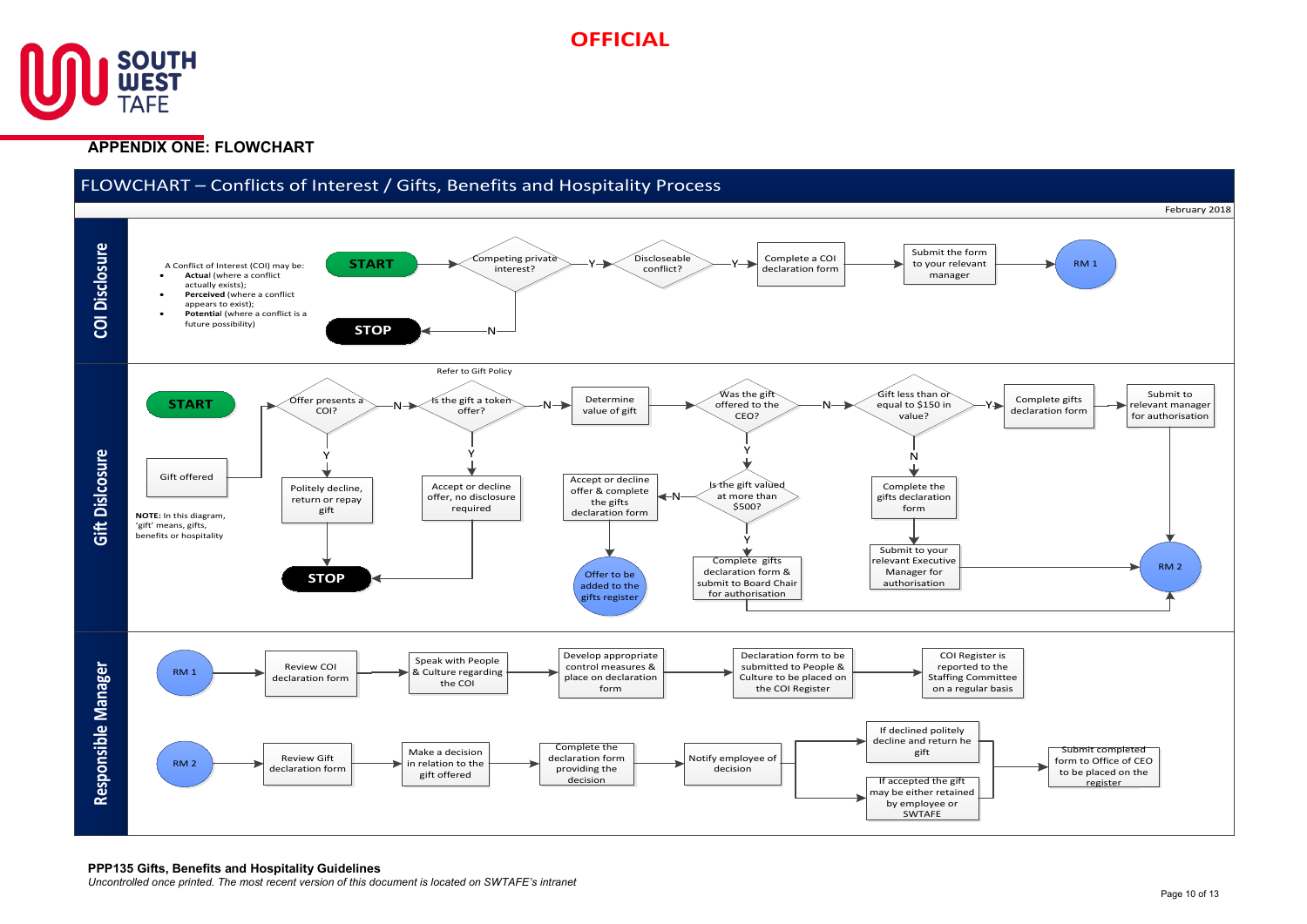

### **APPENDIX TWO: GIFTS, BENEFITS & HOSPITALITY SCENARIOS**

#### **Scenario One**

**A software provider requests the Institute to be a referee for an upcoming tender process they are currently apart of with an organisation. The Institute agrees to be a referring for the software provider. As a thank you XYT PTY Ltd send a \$100 Gift Voucher for the Institute.** 

**How should this Gift be handled?**

#### **GHB Process**

Utilising the Flowchart above lets work through the steps of identifying whether to accept of decline the offer

**Step One: Does the gift present a Conflict of Interest?** the gift does present an actual conflict of interest, however lets continue working through the flowchart

**Step Two: is the offer a token offer?** No, the gift is a non-token offer as it is worth over \$50

**Step Three: what is the value of the gift?** \$100

**Step Four: Was the gift offered to the CEO?** No

#### **Step Five: Was the gift over \$150?** No

**Step Six:** As the gift is under \$150, you are required to complete a declaration form and submit to relevant Manager for consideration

**Step Seven:** The relevant Manager must determine whether to accept or decline the prize (gift). Taken into consideration the two key criteria when accepting a gift, the executive manager should decline the gift and return to XYT Pty Ltd. This being due to the following:

- There is no legitimate business reason for providing the gift
- Actual Conflict of Interest between the Institute and XYT Pty Ltd as the Institute agreed to be a referee.

Further to this if you refer to section 4.2 'refusing gifts' you will see the context of this gift could be perceived as one of the following:

- likely to influence them, or be perceived to influence them, in the course of their duties or raise an actual, potential or perceived conflict of interest;
- likely to be a bribe or inducement to make a decision or act in a particular way
- of money, or used in a similar way to money, or something easily converted to money

#### **Gift to be recorded on the Gifts, Benefits and Hospitality Register with the above outcomes**



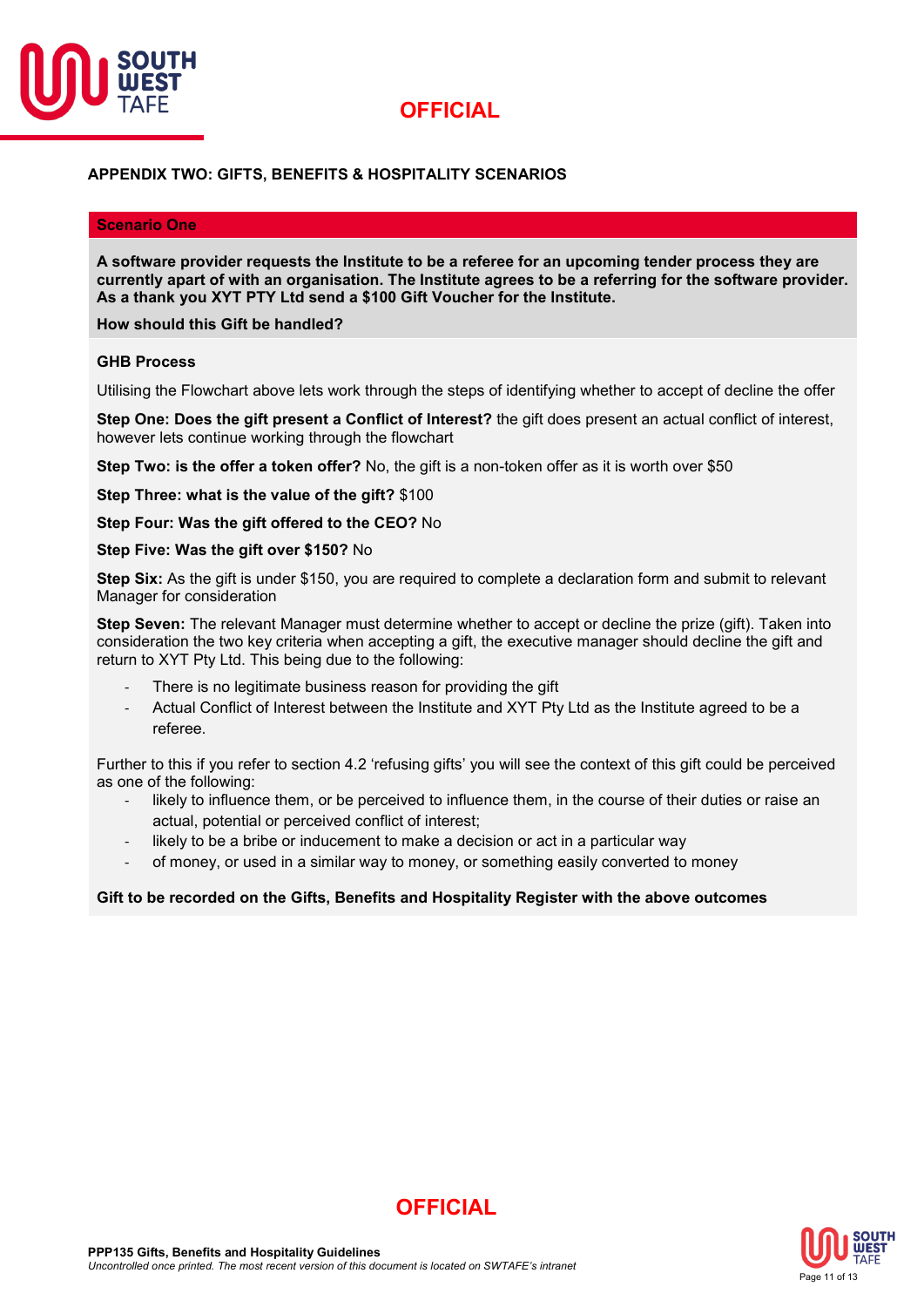## **Scenario Two**

**A Manager sends an employee to a conference on the Institute's behalf. At the conference, the employee put their business card in the competition barrel and won an Ipad, as a lucky door prize. The IPad has a retail value of \$500**

**Should the employee declare the gift?**

#### **Correct Action**

Utilising the Flowchart above lets work through the steps of identifying whether to accept of decline the offer

**Step One: Does the gift present a Conflict of Interest?** No, at this point there is no identified conflict of interest

**Step Two: is the offer a token offer?** No, due to the prize being an IPad (> \$50) the gift is considered a Non-token Offer

**Step Three: what is the value of the gift?** Retail value of \$500

#### **Step Four: Was the gift offered to the CEO?** No

#### **Step Five: Was the gift over \$150?** Yes

**Step Six:** as the gift is over \$150 a declaration form must be completed and submitted to the employees relevant Executive Manager for consideration

**Step Seven:** The relevant Executive Manager must determine whether to accept or decline the prize (gift). Taken into consideration the two key criteria when accepting a gift:

- **Is there a legitimate business reason for providing the gift?** No this gift is considered a prize
- **Is there a perceived, potential or actual conflict of interest?** Consideration needs to be given to the organisation donating the Ipad as the prize and whether the Institute would have any COI with this organisation in the course of their operations.

If there is no perceived conflict of interest the Executive Manager can make the final decision for the Institute to retain the Ipad, accept and allow the employee to retain the Ipad or refuse the prize and return to the organisation.

#### **Gift to be recorded on the Gifts, Benefits and Hospitality Register with the above outcomes**

#### **Scenario Three**

**The Institute visits a partnering Chinese University for the Graduation Ceremony of those students who completed studies through SWTAFE in China. As a sign of appreciation for attending the ceremony the University present the attending employees a Vase.**

#### **Should the employee accept the gift?**

#### **Correct Action**

Before commencing the steps for identifying the accepting of declining of the above gift it is important to take into consideration the cultural impact of declining the gift from the Institute's Chinese counterparts. In these circumstances it would be culturally insensitive to refuse the gift, however you are still required to complete the declaration form and submit to your relevant manager for approval.

The relevant manager will complete the declaration for and provide to the Audit, Risk & Compliance Manager for addition to the Gifts, Benefits and Hospitality Register.

It is also important to note that the value of the gift is irrelevant under these circumstances with all culturally accepted gifts to be registered.

**This gift could be seen to influence his/her actions in future. Whilst it may be culturally insensitive to refuse the gift, the gift should be declared on the gift register, irrespective of estimated value.**